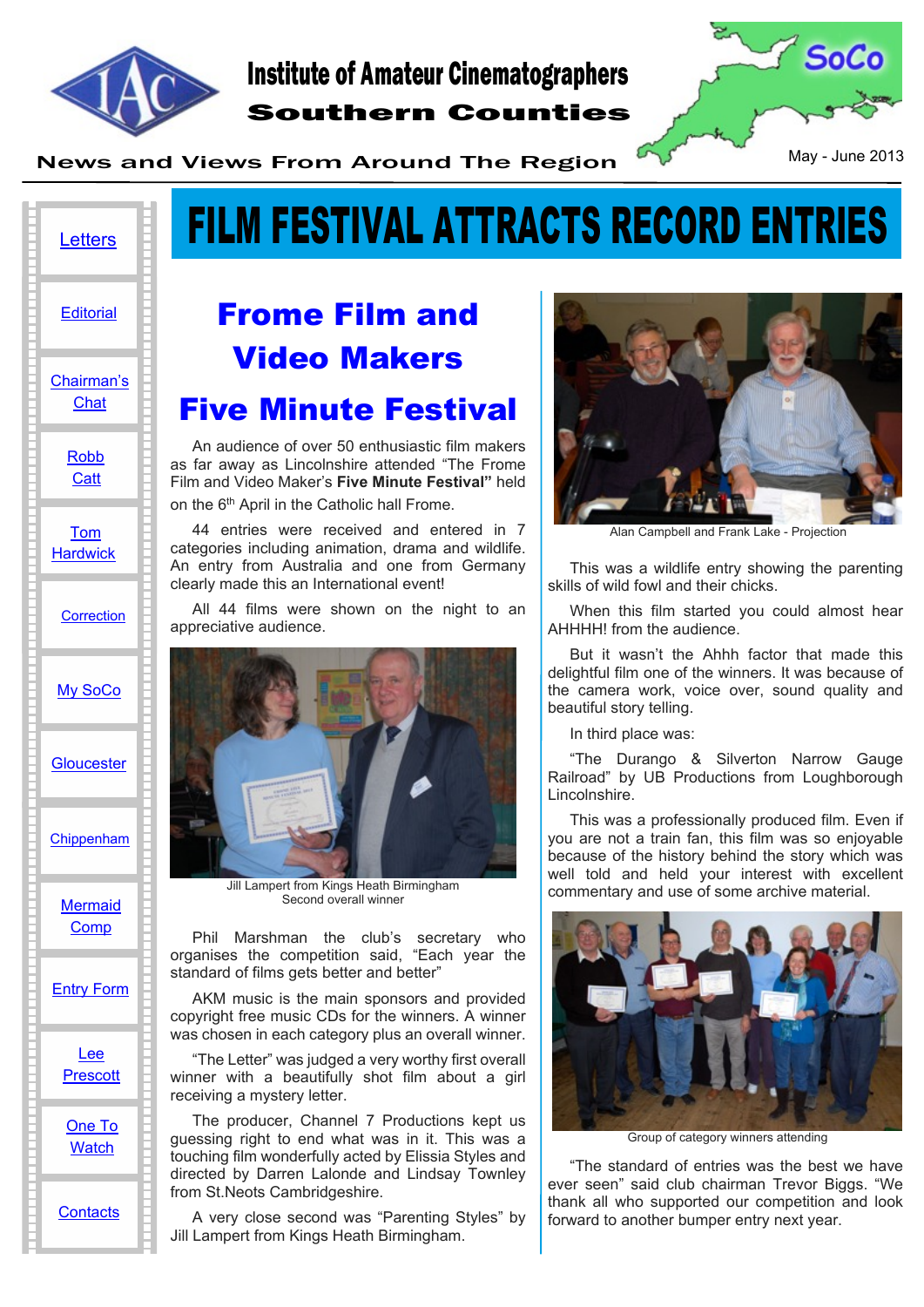<span id="page-1-0"></span>

Pip Critten writes...

Hello and welcome to another edition of SoCo News.

As I write this, 7pm on the 30th April, there is a strange unidentified object in the sky heading towards the horizon.

My wife assures me it is naturally occurring event that happens each day. Apparently, it's called the sun.

I vaguely recollect hearing about the sun in the past, but not in recent memory. She also tells me there is a special time of the year called summer.

I missed last years summer as, stupidly, I was taking a shower at the time. Not to worry, I don't suppose it will last long this year either.

#### **Police Visit**

Recently, I had to pay a visit to two it was take two. different police stations and I actually went through the front door!

making to support people with Learning parties can help one another.

Disabilities. It's all part of the work that I do with The All Star Theatre Group.

**Editoria** 

At the first location I was to film the call centre that takes emergency and non emergency calls from the public.

Two sergeants travelled some 50 miles each way to facilitate our needs and looked after us well.

I recorded a set up telephone conversation with one of our actors, who has a learning disability. He was out of shot but still able to be heard.

The call handler was to deal with the call as if it was real, highlighting the problems that both parties face.

The first take was done without briefing our actor, other than to say what he was ringing in for.

As you can imagine, the call handler had to work very hard to get any meaningful information.

We then briefed both the actor and the call handler how they could make communication between them easier, and

This gave us examples of a not very effective and a much better call, so the It was a shoot for a documentary I am viewers can see that with little effort both

This was repeated with a second actor so we had examples of emergency and non emergency calls.

The reason the actor was out of sight was to make it flow naturally, but it was difficult for the call handlers not to look at the actor.

The next phase is to write up a transcript of the call and film the actor ringing in - the reverses in effect.

This then gets cut together to seem like a fluent call that was filmed with two cameras in two locations at the same time.

I have done this before to good effect and it enables cutting some of the excess dialogue out.

On to the next police station to film our intrepid actors arrive in person at a police station to report the "theft of a purse".

A young constable was "voluntold" to assist and found it most difficult to get any valuable, qualified information from our actors to base his enquiry on.

This worked really well for us, as the film will also be used to help train officers in disability awareness.

Apparently, it doesn't help the police if you describe the suspect as looking "a bit like the man who lives near my brother."

Keep Smiling,

Pip

pip@pipcritten.com



I feel compelled to respond to the advice proferred in the last edition on page 2 from my old friend Dave Watterson.......

There's an old saying "Beauty is in the Eye of the Beholder", frankly, so is everything else......

Doubtless Dave is correct in what he says, as far as it goes. I reported on what, at the time, happened following on the release of the stupid remarks by what have become known and named, here, as "The NT Three Stooges", in the hope that notice would be taken and further situations vastly improved.....(Some hope it seems)!

My entire point was and is that no matter what the IAC "Rules" are, the SoCo Competition is, effectively, an IAC (regional) event and is to themwho know nothing about such rules and that probably includes many within the IAC, *"PERCEPTION"* is the name of the game.

The technicalities of IAC appointed judges or otherwise, *(Excuses)*, means nothing at all to many people, especially Youngsters, particularly as one "judge" in her spiel "claims the *doubtful* fame" of being an ex NT Chairperson!

They write as if they're totally infallible.

That is far from unknown in the IAC and this, my comment, goes way back to 1960!

In conclusion, (and additionally for the information of certain in the South Cotswolds) - I am pleased to report that, after some work, the situation has been retrieved.

Lee Prescott. FACI.

[Ed: Dave Waterson was offered the right of reply]

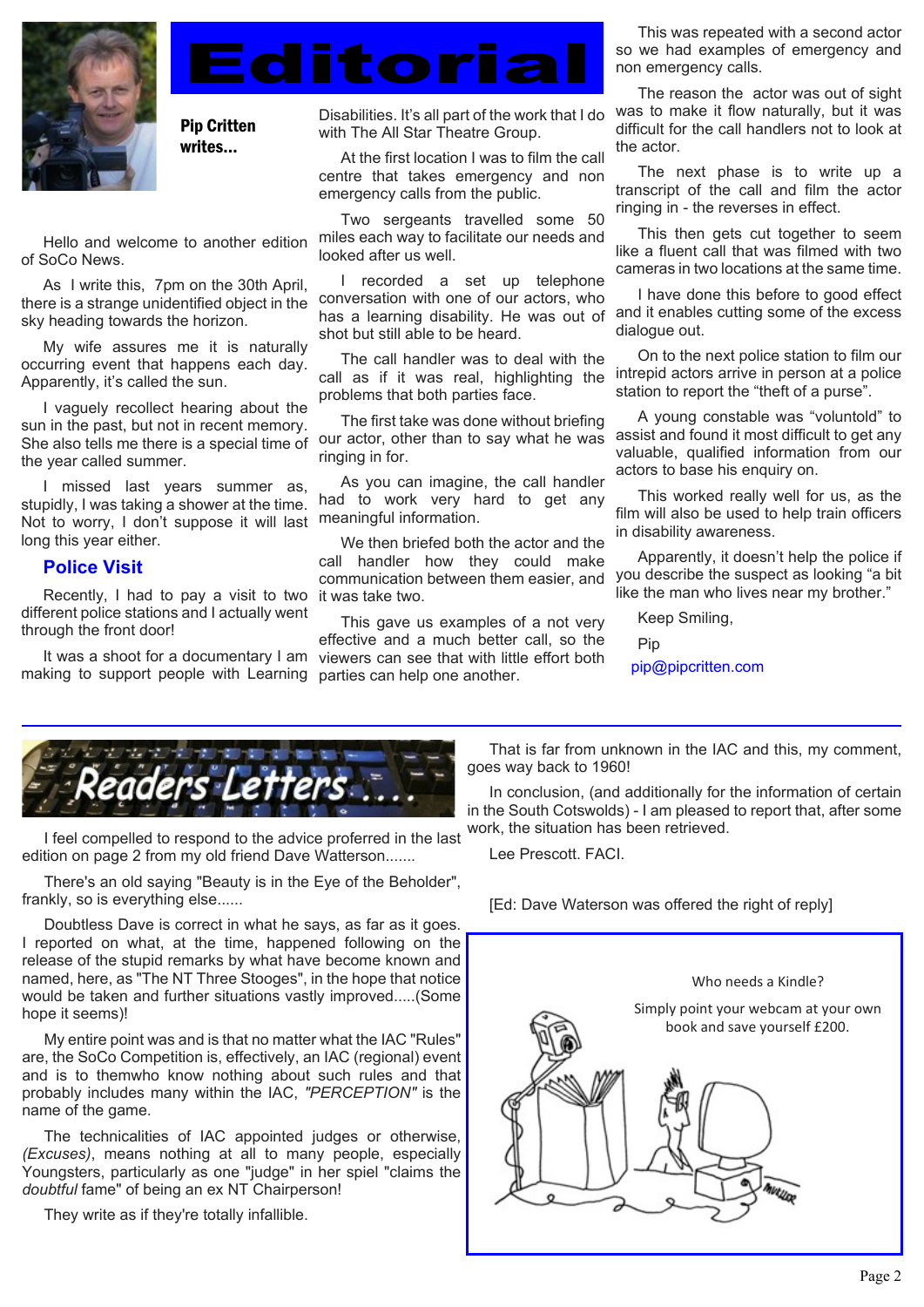# <span id="page-2-0"></span>**Chairman's Chat**



## **Anne Vincent**

The end of the Club Season is upon us once again and time to get busy with filming activities, let's hope we get some good weather from now on, in time to make those entries for the SoCo Competition.

The results Show is being held in Weymouth this year hosted by the Weymouth

Cine & Video Club on Thursday 26<sup>th</sup> September. Phil is looking forward to hearing from you with all your entries.

#### **Penny Cup Void**

Talking of Competitions, it would appear an entry in the Penny Cup Competition this year may not have met the full criteria of Amateur Status. Unfortunately this was not discovered until the end of the Competition which has always been held on a Public evening

As you are well aware, there is a very fine line these days between the Amateur Status and films made on a professional basis, The Penny Cup Rules may not fully have emphasised the possibility of this situation.

Therefore it was with regret the Weymouth Cine & Video Club Committee felt there was no alternative but to declare the 2013 Penny Cup Competition void, and all entries and entry fees were returned to the Clubs who had entered.

We would like to thank you all for entering and thank the members of clubs who attended the event. As an evening it was a great success, and the films entered were of a very high standard which was enjoyed by the whole audience.

WCVC Committee will be amending the Penny Cup Rules and we sincerely hope this will not deter you from entering the Competition in the future.

#### **No Weekender**

No arrangements have yet been made for the SoCo Weekender this year, the Kensington Hotel in Bournemouth where it has been held for the last 18 years is it? Is now being used for Student accommodation. We had good times there and we are sad this facility is no longer available.

To date, no alternative accommodation suitable for the Weekender, at the Right price!! has been found. However, if we should come up with a suitable venue rest assured we will do our best to reinstate this very popular event. Watch this space!

#### **Thanks Alan**

A massive vote of thanks to Alan Creamer who has worked so hard over the years to make this event as popular and successful as it has been. Also for his efforts to find a new venue.

This is just about all for this time.

Happy Filming

Anne Vincent

# **Rob Catt wonders…**

## **Why Bother?**

There's a degree of despondency in many clubs these days. 'All the members are old.' 'All we ever do is look at old movies - usually from the archives' 'No one seems to want to make a club movie any more' and similar moans.



It's here in the Chippenham club too

to some extent but the condition is not terminal. The greatest virtue in belonging to a Movie Club, or any club for that matter, is the opportunity to share. And that's just what has happened recently.

Our club was contacted by a club in Auckland, New Zealand. Would we like to exchange videos and maybe set up a loosely formed contact?

#### **WOULD WE?!!!**

It seems that this club in New Zealand had a similar arrangement with a club in Los Angeles(!) but it came to an end when the American club folded because of lack of numbers and interest. Looking for a replacement, they found our Chippenham Club by checking through the Internet.

Since that happy contact we have exchanged a few DVDs. We have heard that they have received our discs and are including a couple of our items each week in their programme. We have received eight short videos so far nothing longer than 15 minutes - and showed half of them as part of our programme. The remainder are 'coming soon' as the cinemas used to say. The Kiwi club seems to be in the same state as ours, elderly members, but still interested.

Already ideas for videos are coming up as a result of the 'foreign input' and, with the weather likely to improve, perhaps we will be able to make some more movies knowing that we have an audience - even if it as far away as possible without coming back!

But to address the malaise of doom and gloom in many a club. Sharing seems to be the operative word as a remedy. OK, we're none of us as nimble as we were and not all of us have access to a car to get out filming. But perhaps a chat with just a couple of other members to see if there's a project or two that isn't too demanding would be profitable.

I find myself limited in getting about so, as an alternative, I have embarked on some small videos about collectors. This gives me a chance to hone up my close-up work and to get creative with the voice-overs to compliment the pictures. And there are so many odd things that people collect: fob watches, bronzed models containing pencil sharpeners, wade whimseys, brass miniature clocks, tea caddy spoons, the list is endless. My first attempt was to talk about a collection of glass paper weights and thimbles. Try this:

#### <http://youtu.be/2p2heKvpZxA>

But to mix with like minded people is to broaden one's knowledge, and help is often quickly forthcoming. If you find yourself fighting an uncooperative editing suite, or perhaps trying to convince one's self that I really should invest in an HD camera, or perhaps arranging a trip out to cover the developments down at the local sewage farm, there's bound to be someone with either help or an opinion.

Movie Clubs? I love 'em.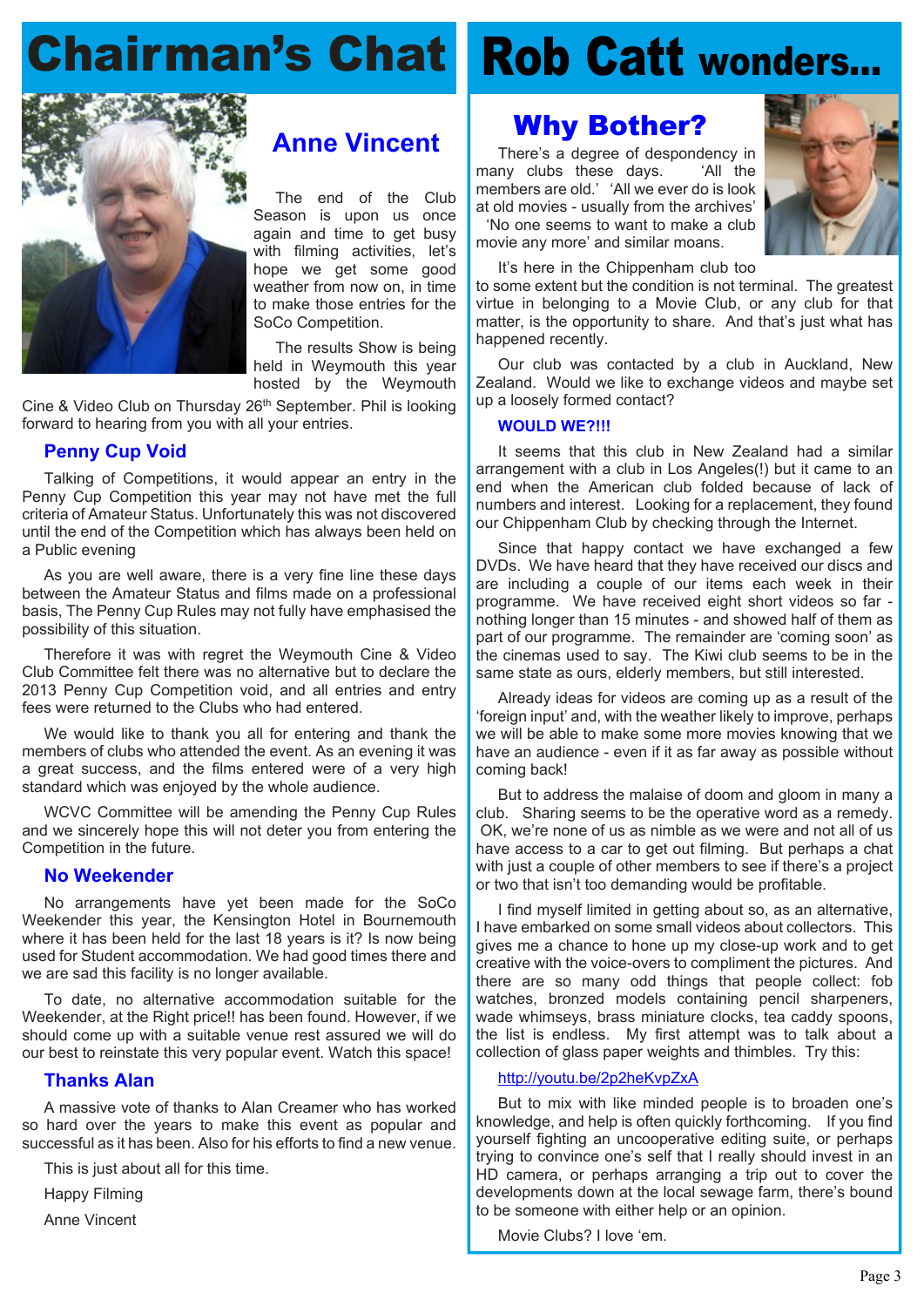<span id="page-3-0"></span>



Many of you will have read my test report on the little Extreme cam in the April 2012 issue of FVM. It's a great little waterproof 'action camera' and is supplied with all sorts of

accessories so that you can strap it to your head, fix it to your handlebars, stick it to your surfboard or dive with it to the sea bed. I bought it primarily to film swimmers in the swim team I'm a member of, so most of its life it languishes in the cupboard, begging to be used.

But I've given it a new lease of life as a car camera and very good it is too. I now have my Extreme cam recording every car journey I make, just in case. There's little that can beat HD video evidence should a mishap occur, and the audio recordings will testify that my indicators were working (say) or that I did indeed suffer verbal abuse from the uninsured 20 year old high on drugs.

The Extreme cam's battery lasts 2 hours so for most trips round and about it doesn't need the nasty dangly power lead connected from the car's 12v socket. I have set up the menu to overwrite the files again and again on its SDHC card, and should something happen its very easy to download the files to a NLE time-line and isolate the bit you want to keep.

#### **Image Quality**

The image quality is pretty good, though like all cameras of this type it's beset with CMOS jelly-wobble when you hit a pot hole. Stuck to the screen and effectively hidden from my view behind the rear-view mirror the camera shoots upside down, but that's no hassle, even Windows Movie Maker can right it. Vacuumed down to the dash panel it vibrates slightly more but reminds me to turn it on and off simply because it's more visible from the driver's seat.

You can select to shoot in the 1920 x 1080/30p mode and the camera sees a very wide 142 degrees – think of an 18mm lens on a 35mm camera. This is the mode I use in the car as the field of view is perfectly adequate and encompasses practically everything that happens in front of you. My time-line frame grab shows that the 1440 x 1080/25p frame allows you to accurately identify street names, number plates and road signs. As the light fades and darkness takes over the camera really struggles, but even so, the footage is worth capturing.

You can switch to the 1280 x 720/25p mode and the camera has an even wider field of view – the 172 degrees is not far short of a full frame fisheye's 180 degrees. This mode includes a lot more of your dash panel and A pillar trim, but you have to accept far more barrel distortion in the image. In my view the 172 degree setting is unnecessarily wide.

You can of course buy dedicated car cameras and these are designed to stop and start recording with the ignition while at the same time recording GPS data and so on. They will link to Google maps and lock the file if certain G forces are reached or exceeded, meaning that recordings made during an accident cannot be unintentionally erased by the camera continuing to record over the files.

My Extreme cam fixes using a snapon/off quick release mechanism that means it's easy to remove and hide when parked. The supplied suction clamp fixes firmly to the windscreen and to the top of my dash panel, yet can be removed with ease.

#### **Conclusions**

My Ford has a heated front screen, and although the wires are almost invisible, they can show up on footage taken into the light as the camera's depth of field is huge. Also it's important to fix the camera in an area that swept by your windscreen wipers – remember that most accidents happen in poor light and poor weather. In bright sunshine there can be a lot of reflections off the dash panel and the camera's auto exposure can sometimes be fooled, but we're not talking BIAFF entry here, were simply after real-time, sharply exposed footage that – should the situation arise – gives wonderfully accurate backup to your accident claim form submission.

**Tom Hardwick FACI**



Camera fixed to the top of the car's instrument panel. Note the high level of reflections from the screen when shooting into the light



Camera fixed to the top of windscreen. pPreferred position as long as the wipers clear this portion of the screen. Footage recorded upside-down.



Frame-grab from the 1440 x 1080 time-line shows excellent sharpness and field-of-view. Ed: Cropped from wide screen image

Lee Prescott has asked me to point out that South Cotswold Film Makers operate out of Stroud and not Stonehouse, as was stated in the last issue. They are a separate group to SSVU STONEHOUSE AND STROUD VIDEO UNIT



The <mysoco.org>site is closing down.

If any club within SoCo would be prepared to host the newsletter archive on their website please contact:

Eric Montague, 01202 486330, [mail@netfora.com](mailto:mail@netfora.com)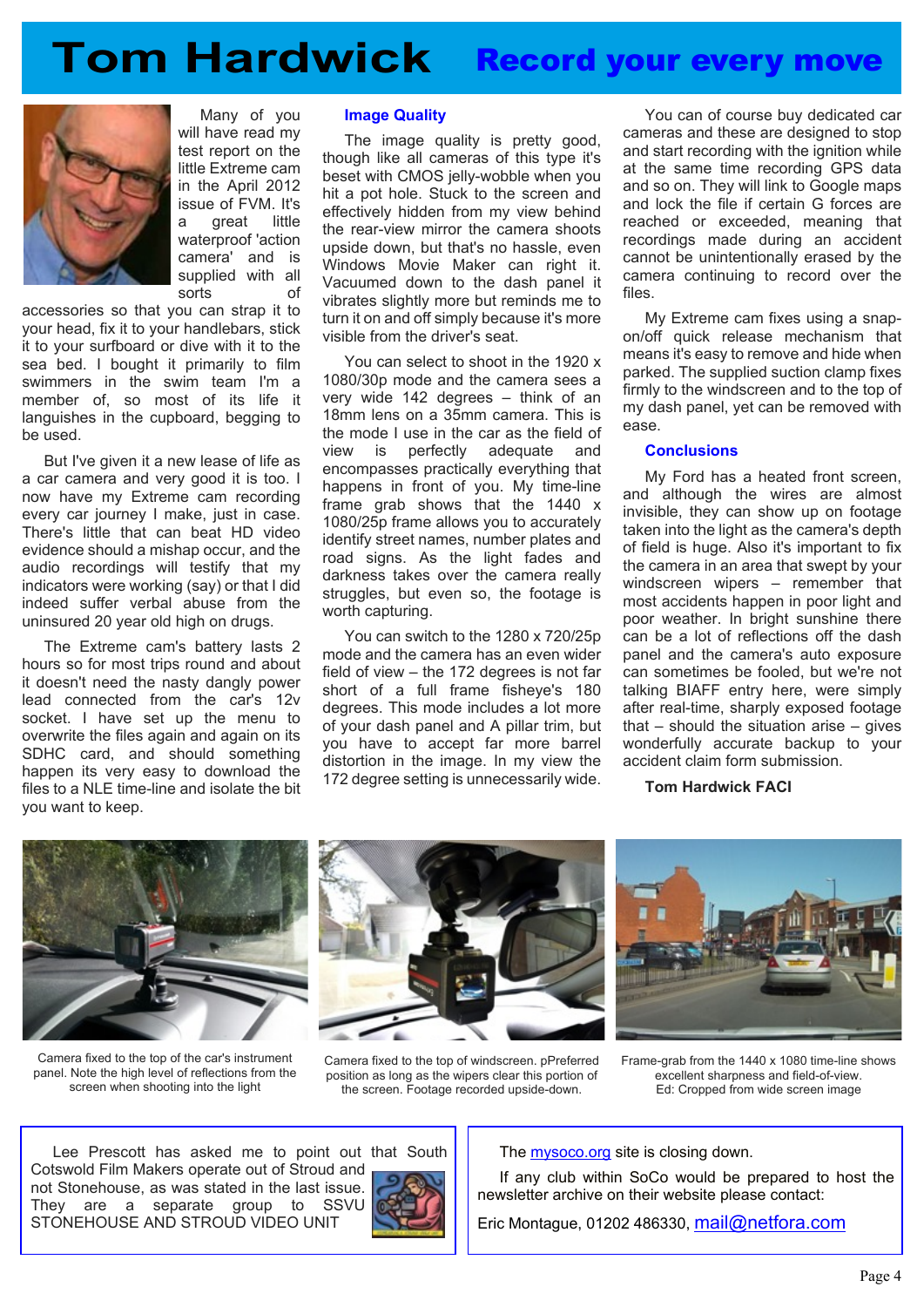## <span id="page-4-0"></span>**THE GLOUCESTER INTERCLUB COMPETITION 2013**

#### **Report by Lee Prescott.FACI.**

This competition is held annually usually in March. There used to be nine clubs involved but unfortunately, Dowty and Evesham fell by the wayside a while back and Stroud Video Makers imploded in March 2012!

That now leaves six participating clubs namely Gloucester, Cheltenham, Worcester, Bristol, Tewkesbury YMCA and the new Stonehouse & Stroud Video Unit, the latter being invited for the first time this year.

Each organisation entered two short video films. The trophies are The Ray Toleman Memorial Trophy and The Vale Sound Trophy.

The event took place on Saturday afternoon the 23rd, March the Hosts being Cheltenham Videomakers, at their Reddings Community Centre, an excellent venue in every possible way.

The show ran for two hours followed by Cheltenham's superb refreshments, (as always), the raffle draw wherein, completely unusually, I was first prize winner out of the hat!

Thereafter the three "in venue" Judges, Phil Marshman FACI with his two companions having travelled from Frome, announced their decisions Phil doing the "honours" on behalf of them all.

Twelve films were screened and all were of really excellent standard with maybe just one that could be considered overlong for its subject matter, a moot point however!

Perhaps many readers of SoCo News are well aware of my own views on the Art Of Judging - Judges and their "comments", particularly as involved in the IAC! So, astoundingly for once

I would not find any particular fault with the Frome Gentlemen's decisions!!! Any of the excellent films could have been chosen as winners so to say that the judges job was "difficult" is, maybe, not quite so – more, I think the standard of entries made it easier!!! Then again perhaps having the judges on site in front of the audience may have introduced an element of "terror" – ha, ha!

The audience numbered 49! – including several of the Cheltenham Club. Hardly an empty seat before the screen. Quite a difference from the SoCo Competition held in Gloucester a short while before. So nice to see it so well supported.

The winning films were:

The Ray Toleman Memorial Trophy **"Paddle for Life"** from Worcester Film Makers.

2<sup>nd</sup>. Was "A Modern Magic Carpet" from Cheltenham Video Makers.

3 rd. Was **"Into The Light"** from Bristol Film and Video Society. T

he Vale Sound Trophy:- **"Dissolve"** from Bristol Film and Video Society. Congratulations to all.

Ken White, Chairman, Cheltenham Video Makers, thanked everyone for their interest, attendance and thanked the judges from the Frome Club for, in my view, a job well done.

All in all it was an excellent enjoyable afternoon and very well spent.



Since our last news update a couple of the evening meetings are worth a mention.

The first was an evening when members were invited to bring along their video cameras and show them to the rest of the club.

#### **Virtues and Limitations**

Resident expert' John Sykes was on hand to offer any advice that members may need. Over half a dozen different models were on view, each with its own set of virtues and limitations.

In the discussion that followed the handling and, in some cases, using the cameras, two points were forcibly made.

The problem of wobble with hand held cameras with only flip out viewing screens, and the sad departure of the inbuilt through-the-lens viewfinder.

Various suggestions were made as to how to overcome the wobble, future videos will show how practical this advice was.

The other evening of considerable pleasure came from showing the remaining four videos from our new contact in New Zealand.

A charming nature story about wandering ducklings kicked off the programme, followed by a travelogue set in a Ghost Town in Arizona and another in New Zealand.

#### **As Good As It Gets**

But the final movie 'As Good As It Gets' was very impressive. It showed an Auckland family, and by family I mean uncles, aunts, and maybe even the odd second cousin or two, along with mum and dad and the kids.

A great crowd of them set off for a weekend in some of the remotest and beautiful regions of their country and had a great time cooking and camping, swimming in a river, setting up a zip slide, clay pigeon shooting and sand yachting.

The amazing thing was to see one of their number, a young 20 year old who was confined to a wheelchair, being enabled by members of the family to take part in all, and I do mean all, of their activities.

Maybe that word 'confined' is inappropriate in this case! A very heart warming video.

Rob Catt

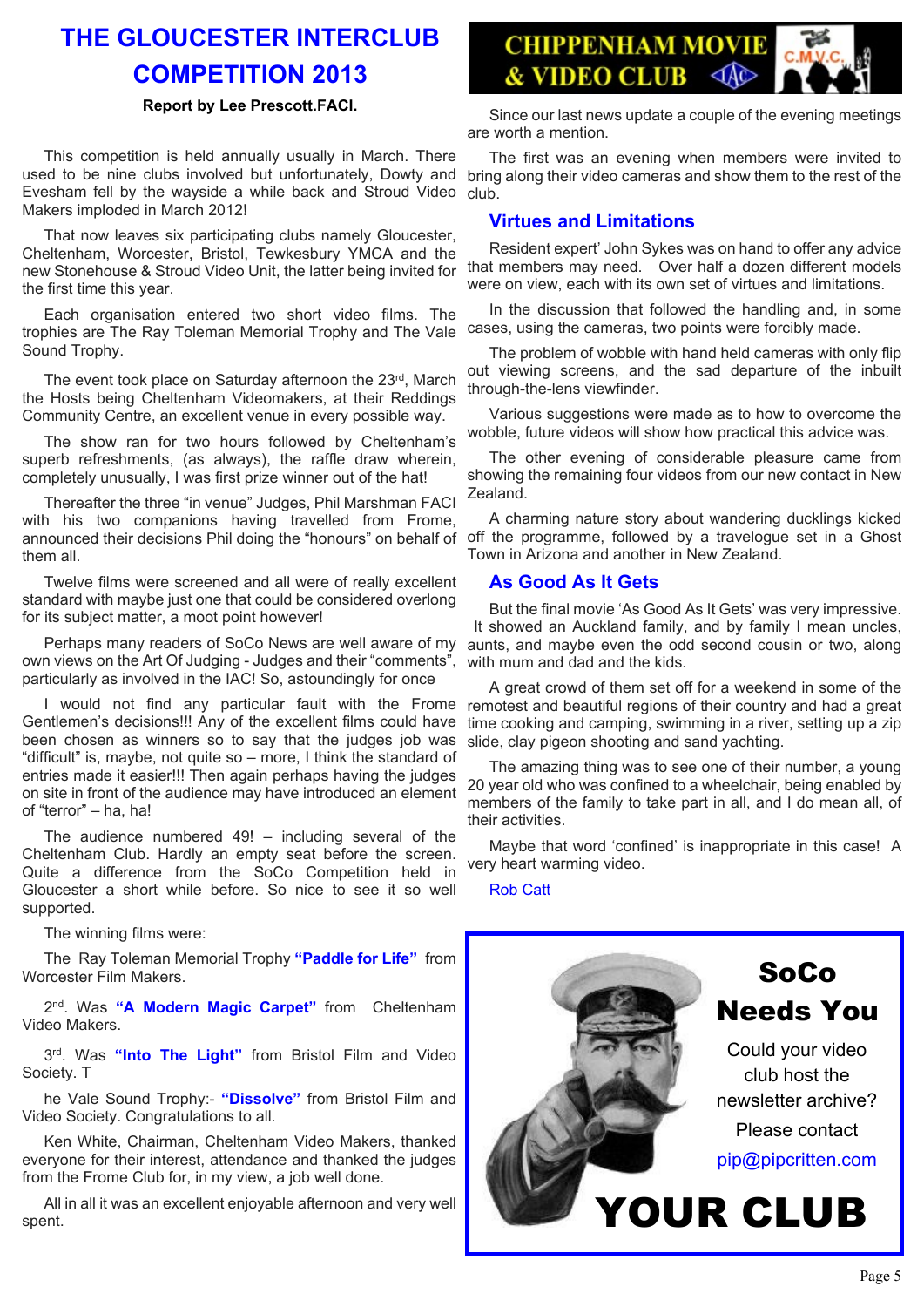## *North East Region of the IAC*

<span id="page-5-0"></span>

*George Theaker FACI Regional Secretary, 6b Salters Lane South, Darlington, DL1 2AA* [georgetheaker@hotmail.com](mailto:georgetheaker@hotmail.com)

#### 2013 Mermaid Competitions

As you know the North East Region is holding the IAC AGM this year at the Holiday Inn Seaton Burn, Newcastle upon Tyne on the  $25<sup>rd</sup>$  to  $27<sup>th</sup>$  October. It is at this event that the Mermaid competitions are held. They will be taking place on the Sunday morning  $27<sup>th</sup>$ October.

Your region is invited to enter a movie in each of the two competitions. They are:

- 1. A one minute movie including titles and credits and not exceeding a total length of 60 seconds.
- 2. A short light hearted entertaining movie of not more than 10 minutes in length including titles and credits.

Enclosed are:

- 1. A page from the 'Guide to running National Events' that relates to the rules for the Mermaid competitions
- 2. An entry form for both competitions.

I hope your Council will be able to enter both competitions but please note that the closing date for receipt of entry forms and movies by me is Wednesday 30<sup>th</sup> September

George Theaker FACI NERIAC Regional Secretary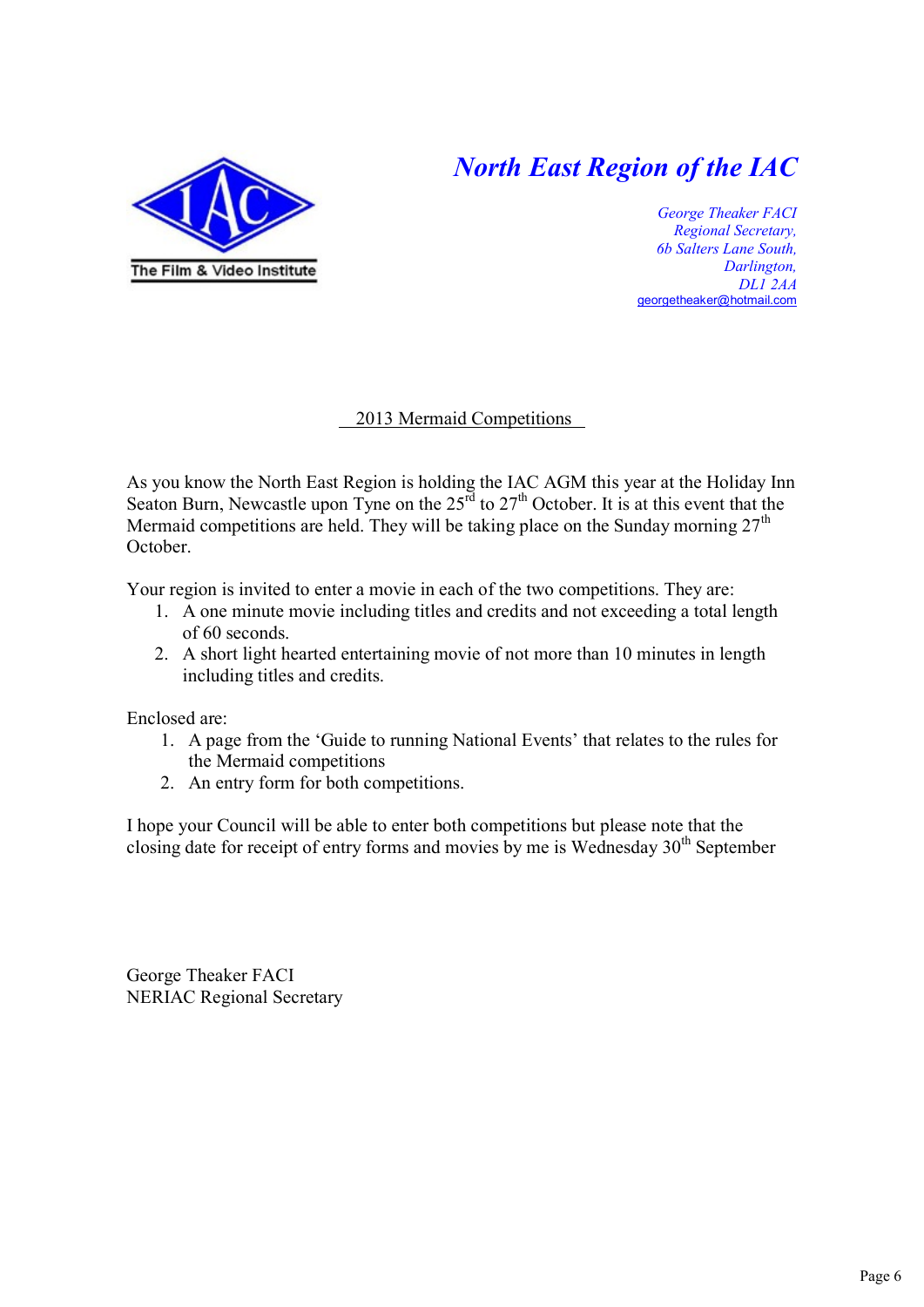<span id="page-6-0"></span>

#### **Mermaid Competitions 2013 Seaton Burn Newcastle upon Tyne**

**Region:** ………………………….

**Main Entry.**

| Gauge. Mini $DV \Box DVD \Box Other$ |
|--------------------------------------|

**Projection requirements: Start of sound/visuals/**

**/**………………………

……………………………………………………………………………..

#### **One Minute Entry.**

| Aspect Ratio. $4 \times 3 \square 16 \times 9 \square$ Other |  |  |  |
|--------------------------------------------------------------|--|--|--|
| Gauge. Mini $DV \square$ DVD $\square$ Other                 |  |  |  |
| <b>Projection requirements: Start of sound/visuals</b>       |  |  |  |

……………………….

……………………………………………………………………………..

**Please confirm that you agree that we may retain your movie in order to produce a compilation tape for retention in the IAC Film Library Yes □ No □**

**Please complete and return this form and movies to George Theaker before 30th September 2013**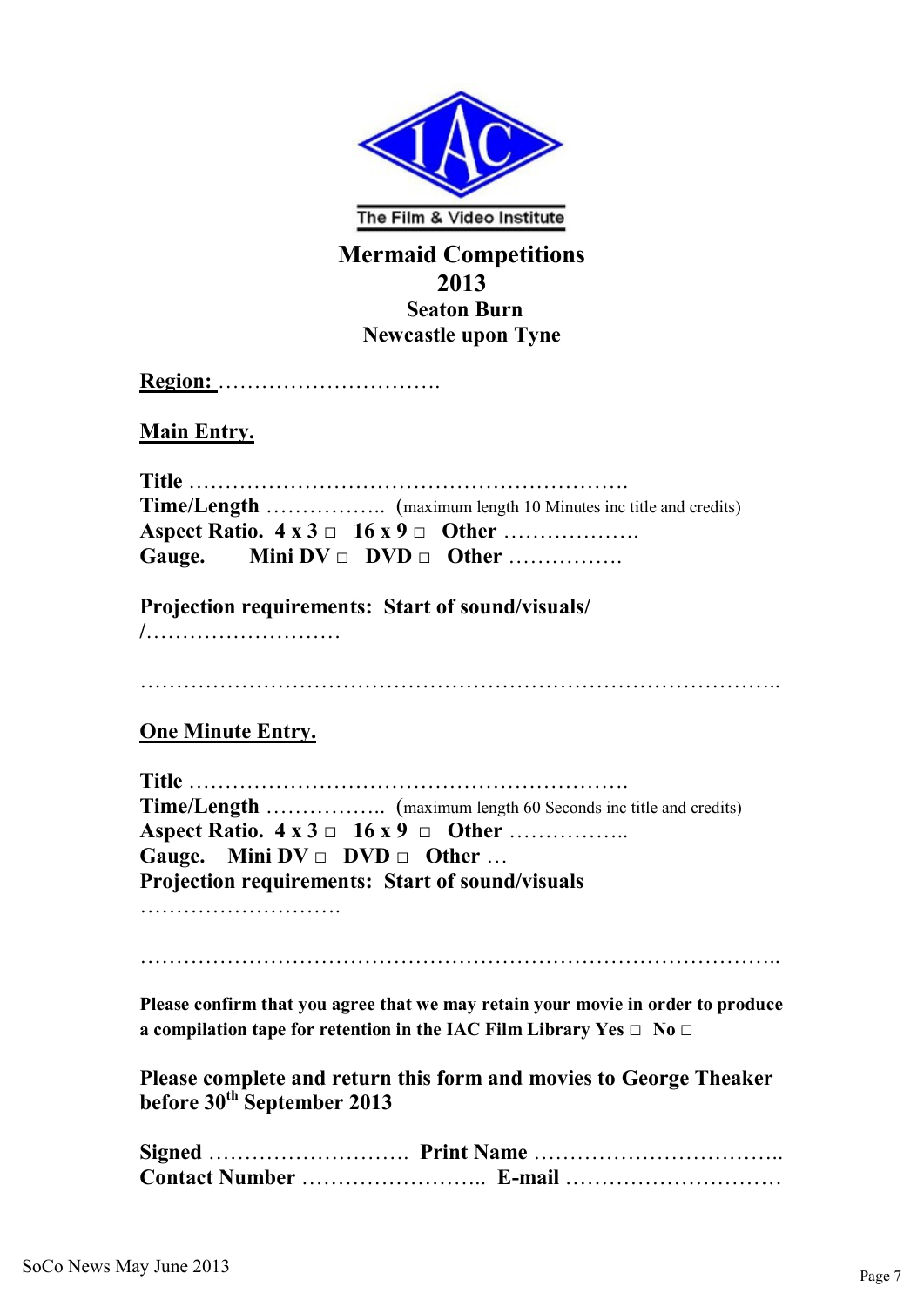## **TEENAGE (WILD) LIFE**

<span id="page-7-0"></span>

**LEE PRESCOTT FACI. Writes…**

### **A Tangle With Randle**

#### **Prologue**

**Frank Randle** was a prominent Northern English Comedian. He was professionally acknowledged also as a great Character Actor and was one of the greatest Music Hall comedians of all time. He was a contemporary of George Formby (Jnr) also a childhood friend, Gracie Fields, Josef Locke the Irish Tenor – also his best mate and drinking partner etc. "Two Ton Tessie O'Shea" and others! He was born in 1901, illegitimately, as Arthur Hughes at Aspull near Wigan. His early appearances were as an acrobatic artist with the name



"Arthur Twist", (1916). For ten years he ran his own touring company "Randle's Scandals" playing to full houses all over the country.

It was in the 1930s that he became the legendary and hilarious Northern comedian with his wild \*manic temperament about Class, masculinity, regionalism, envy, anger, even hatred, a unique comic talent. He was the most successful highly paid "Star" of his time yet he remained virtually unknown south of Birmingham. An appearance in London's West End died a death as - surprise, surprise - Southerner's could not comprehend his humour – their loss!

He was part of a phenomenon, what we now call a "genre" and never really extended his bailiwick beyond his homeland of terraced houses, mills, chimneys, ginnels, whippets, ale houses, The Golden Mile at Blackpool where he was a paramount attraction in the Summer Shows and the Alhambra Theatres.

His sometimes used catchphrase was: "Gerroff me foot". He was indeed a very funny man.

He was known to keep a crate of Guinness under his bed!

Frank Randle, comedian extraordinaire, sadly died on the 7<sup>th</sup>. July 1957 of TB and alcohol abuse



#### **Teenage (Wild) Life**

In the Summer of 1947 WW2 had been over for two years.

At 16 years and as 'teenagers, we had "learned a lot" having been bombed, strafed, had American Soldiers billeted in our homes, having learned to Jive and Square Dance with the best of 'em, my mates and I

decided to take a holiday in the Towering Capital of the North Blackpool.

1947 had been a very lousy Winter, the Summer was very different. We jacked up in a Boarding House in Palatine Road. As was always, the Landlady although accepting us as her "bread and butter", viewed us with a mite of suspicion and applied stringent rules such as:-

**NO girls!** Breakfast 8am. – late and you go without! Doors locked at midnight! Hum Ha! We got over that one simply. The first one(s) back before midnight tossed the key at a selected spot under the bushy hedge then closed the door. Yeah, we had to take it in turns – until we got the key copied!!! Massive problem was that we had to negotiate the stairs in our socks shhhhh, shhhhh! (Worse than our mothers)!

So.....to my first appearance in a film at 16 years of age! One very sunny afternoon we "hunted" along the promenade to the Central Pier. My attention was caught by a commotion. Approaching along the promenade was Frank Randle with Tessie O'Shea and a couple of "decorative belles" in a large open topped pink American Cadillac preceded by a camera truck.

The crowds gathered along the pavements and the shouts and cheers etc. were such that one would have thought the King and Queen were there!

The cavalcade turned across the promenade to the area fronting the Central Pier. The entire group, including the production crew, went on to the Central Pier followed by me and other people. Frank Randle was, of course, the centre of attention whilst Tessie O'Shea was just a bundle of fun.

The production crew began to set up their equipment to cover the Bouncing Bicycle arena. I vaulted over the barrier rails and grabbed a bouncing bike. Back then in 1947 at 16 I wasn't as blasé about this kind of thing as I am now! Others from the crowd were "invited" to make up the extras – riders.

Frank Randle took up his position bike between his legs, instructions were called and the Director, John E. Blakeley shouted the now immortal word...."ACTION"....!



John E. Blakeley. Producer / Director

Having decided that I was definitely going to be in these sequences in the film I 'hogged' the camera and got into Frank



Randle's way! Frank had been told to "invent" a collision and crash onto the deck! (I'd noted that he'd had his eye on a Lassie I'd been chatting to). \*I unfortunately brought Randle crashing to the ground instead of it being activated by Frank. Up he got and "blew his top" and screamed at me "I'm the b\*\*\*\*\* star here, I'm the b\*\*\*\*\* comedian f\*\*\* off"!

I made the undeniable error of answering him back whereupon he leapt from holding the bike and clouted me hard across the head.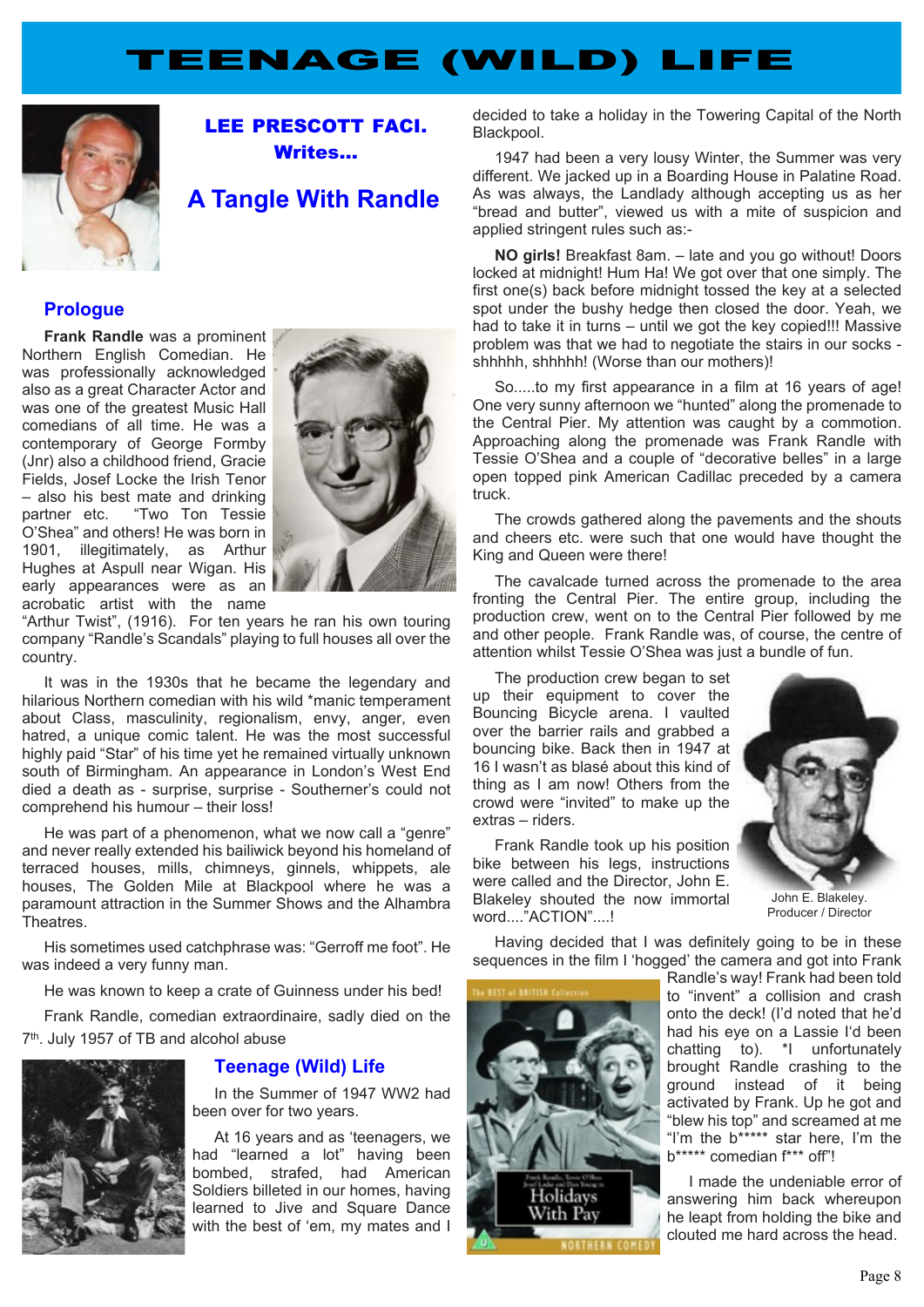#### **From previous page**

No one but no one did that, (or has ever tried that with me). I came up, the world dissolved into his face – B.C.U. – "Seeing Red" I went for him and smacked him hard in his jaw, down he went......

The crowd was shouting, I realised not at me but at Randle! The production crew descended on us and held us apart. Just as well, not the first time "I'd looked death in the face"!

Blakeley calmed Randle down with a couple of stiff whiskies! I was asked to apologise to him which I did. We shook hands. (oddly he found my grip harder than his, ha ha)! Off he went cursing under his breath. Filming then continued without further hitch!

When the film was released in



Lee, in dark jacket left of picture, homes in on Randle ©

1948 all my mates and the girls went to see it at the local "bug hut". We told the Manager about it and that I was in the film. He said I'd have been "edited out" whatever that meant - but no, there I was up front centre screen with Randle doing the bumping. What had been edited out was the fracas, pity I thought!



Lee, in dark jacket, comes in from the left ©

Yes, Frank Randle's films, (he only made eight altogether one with Diana Dors), filled cinemas to capacity always

accompanied by massive queues north of Birmingham in those past far off days. Yes, he was a very funny man in his day and certainly could have become a greater character

actor too. However, he could also be very awkward and quite

What is really amazing for me now is seeing myself in that film - 66 years later! - Oh yes, the Copper said to me afterwards clapping me, *carefully*, on the shoulder: "Don't worry son, we only arrest blokes for starting trouble, not finishing it", off he went laughing like a drain!

difficult at times.



Oh dear, Randle "bites the dust"! ©

Lee Prescott FACI

## **Prescott's profound proclivities**

#### **A deep thought for most IAC members!**

**Old age is like a toilet roll – The nearer the end you get the faster it runs out!**





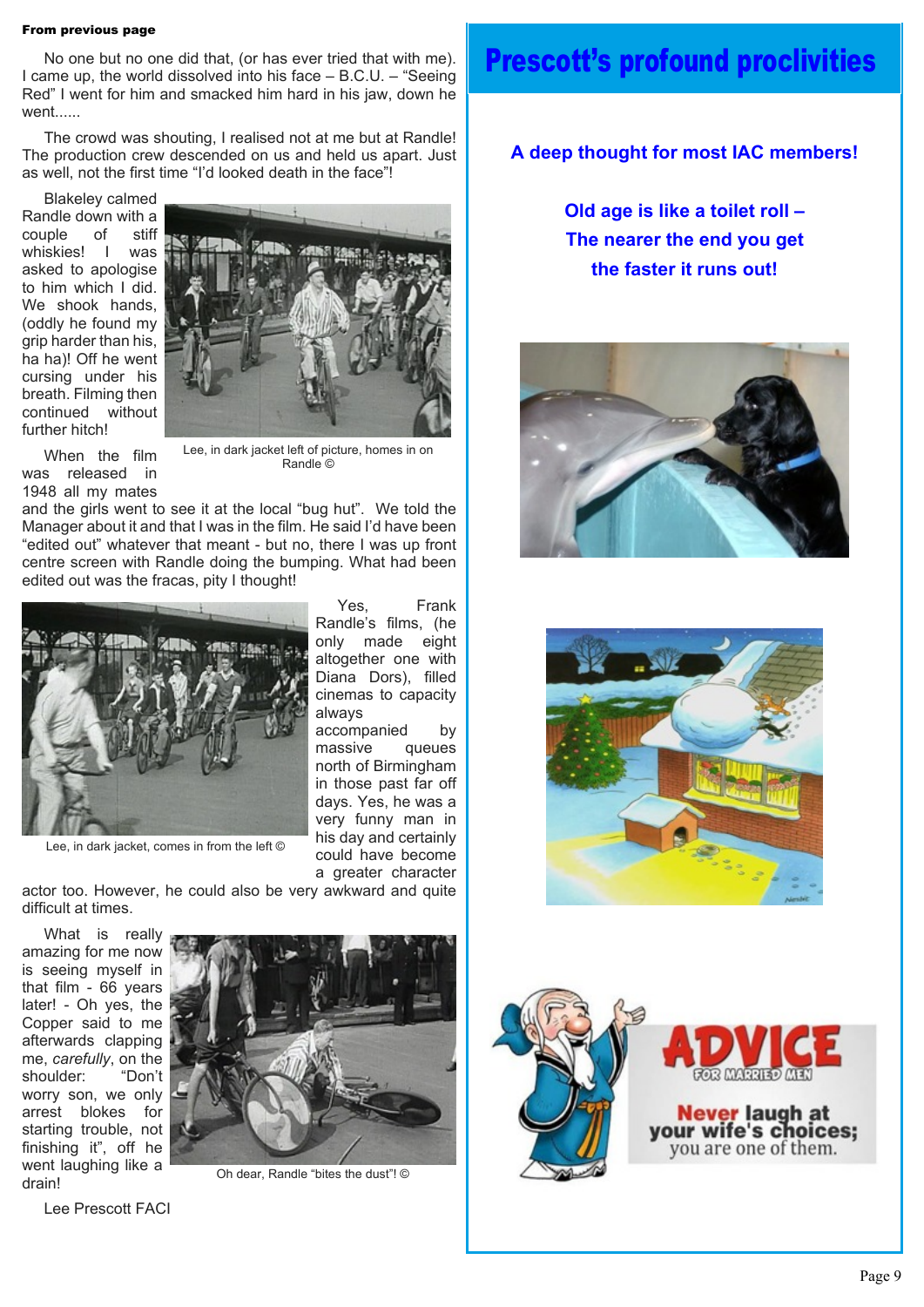<span id="page-9-0"></span>

#### This is simply wonderful.

John Halloran

[http://www.youtube.com/watch\\_popup](http://www.youtube.com/watch_popup?v=EBYPlcSD490) [?v=EBYPlcSD490](http://www.youtube.com/watch_popup?v=EBYPlcSD490)



Hi all.

This is a very beautiful Australian made short film.

You may recognise on of the actors who is well known for his work especially with children and adults who are handicapped or impared, and who, himself was born a Thalidomide baby – an amazing performance

This HD short film may be the best part way even he couldn't have hoped for. of your day.

ourselves.

The greater the struggle, the more magnificent the triumph

This is quite moving, I hope you like it too.

You must watch to the end, it is superbly made.

Noel Leeder

[http://thebutterflycircus.com/short-film/](http://thebutterflycircus.com/short-film/ )



[ED: This is a phenominal film, expert in every way. The lead charcter is a very inspirational speaker - check him out]

## Selected Movies on the WWW

**One To Watch**

Hi all.

Pretty impressive HD video on Vimeo. Full Moon Over Wellington.

It is a 3 minute video clip of the full Pacific Ocean, it's likely to make you cry. moon rising over Wellington,

New Zealand.

It was shot 2 nights ago, on a calm summer evening, as people gathered on the Mt. Victoria Lookout point to watch the moon rise.

This stunning video is one single real-<br>time shot. with no manipulation manipulation whatsoever.

1300mm lens. Very stable tripod or, you like / love dogs. The camera was placed on a hillside over 2 kilometers from the Lookout point, and was shot with the equivalent of a maybe, a solid camera placement – no shake whatsoever!!

The amount of planning, trial and error, and luck that went into this are mind blowing.

He has been trying to capture this for over a year with many failed attempts.

But, recently, it seems everything was on his side and it all came together in a

It is about what we believe about rather intrusive soundtrack volume down Frankly, I enjoyed it more with the really low – even right off!

> A more dreamy, mellow, slow melody would have been better, but the visuals were near perfect – except for the early distracting departees – and he could do nothing about that!! Ten out of ten!!

Noel Leeder

#### <https://vimeo.com/58385453>



**Send your**

**One to Watch to**

**[pip@pipcritten.com](mailto:pip@pipcritten.com)**

#### **A Selection from Lee Prescott:**

This film should be shown on every TV channel world wide. Midway Island, Mid

<http://www.midwayfilm.com>



Meet very clever Jesse - especially if

<http://www.youtube.com/embed/PztO-OvzRyg?rel=0>



A wonderful story with incredible Kids <http://vimeo.com/52711779>



See a resurrected Audrey Hepburn.

[http://www.redsharknews.com/technol](http://www.redsharknews.com/technology/item/502-audrey-hepburn-lives-again-for-galaxy-chocolate-ad) [ogy/item/502-audrey-hepburn-lives](http://www.redsharknews.com/technology/item/502-audrey-hepburn-lives-again-for-galaxy-chocolate-ad)[again-for-galaxy-chocolate-ad](http://www.redsharknews.com/technology/item/502-audrey-hepburn-lives-again-for-galaxy-chocolate-ad)